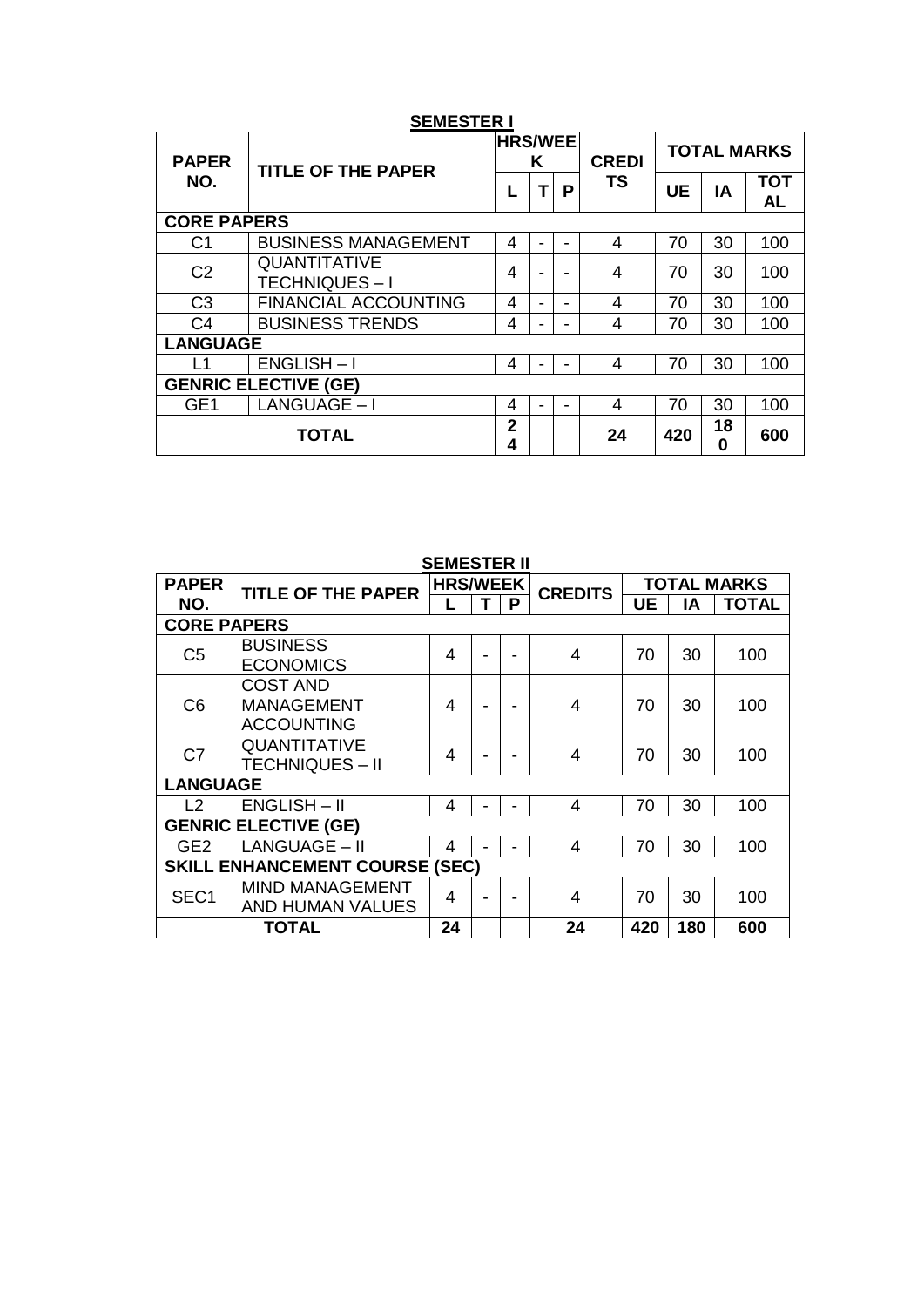| SEMESTER III                                      |                                               |                 |  |   |             |    |                    |              |  |  |
|---------------------------------------------------|-----------------------------------------------|-----------------|--|---|-------------|----|--------------------|--------------|--|--|
| <b>PAPER</b>                                      | <b>TITLE OF THE PAPER</b>                     | <b>HRS/WEEK</b> |  |   | <b>CRED</b> |    | <b>TOTAL MARKS</b> |              |  |  |
| NO.                                               |                                               |                 |  | P | <b>ITS</b>  | UE | ΙA                 | <b>TOTAL</b> |  |  |
| <b>CORE PAPERS</b>                                |                                               |                 |  |   |             |    |                    |              |  |  |
| C8                                                | <b>MARKETING</b><br><b>MANAGEMENT</b>         | 4               |  |   | 4           | 70 | 30                 | 100          |  |  |
| C <sub>9</sub>                                    | <b>HUMAN RESOURCE</b><br><b>MANAGEMENT</b>    | 4               |  |   | 4           | 70 | 30                 | 100          |  |  |
| C <sub>10</sub>                                   | <b>ENTREPRENEURSHIP</b><br><b>DEVELOPMENT</b> | 4               |  |   | 4           | 70 | 30                 | 100          |  |  |
| C <sub>11</sub>                                   | <b>CORPORATE</b><br><b>ACCOUNTING</b>         | 4               |  |   | 4           | 70 | 30                 | 100          |  |  |
|                                                   | <b>ABILITY ENHANCEMENT COURSE (AEC)</b>       |                 |  |   |             |    |                    |              |  |  |
| AEC1                                              | <b>ENVIRONMENTAL</b><br><b>STUDIES</b>        | 4               |  |   | 4           | 70 | 30                 | 100          |  |  |
| <b>SKILL ENHANCEMENT COURSE (SEC)</b>             |                                               |                 |  |   |             |    |                    |              |  |  |
| SEC <sub>2</sub>                                  | <b>ETHICS AND VALUES</b>                      | 4               |  |   | 4           | 70 | 30                 | 100          |  |  |
| 18<br><b>TOTAL</b><br>24<br>600<br>24<br>420<br>0 |                                               |                 |  |   |             |    |                    |              |  |  |
|                                                   | OFMFOTFD IV                                   |                 |  |   |             |    |                    |              |  |  |

# **SEMESTER III**

#### **SEMESTER IV**

| <b>PAPER</b>       | <b>TITLE OF THE PAPER</b>               |    | <b>HRS/WEEK</b>          |   | <b>CREDITS</b> | <b>TOTAL MARKS</b> |     |              |
|--------------------|-----------------------------------------|----|--------------------------|---|----------------|--------------------|-----|--------------|
| NO.                |                                         |    |                          | P |                | <b>UE</b>          | ΙA  | <b>TOTAL</b> |
| <b>CORE PAPERS</b> |                                         |    |                          |   |                |                    |     |              |
| C <sub>12</sub>    | <b>RESEARCH</b>                         | 4  |                          |   | 4              | 70                 | 30  | 100          |
|                    | <b>METHODOLOGY</b>                      |    |                          |   |                |                    |     |              |
| C <sub>13</sub>    | <b>BUSINESS LAW</b>                     | 4  |                          |   | 4              | 70                 | 30  | 100          |
| C <sub>14</sub>    | PRODUCTION AND                          | 4  |                          |   | 4              | 70                 | 30  | 100          |
|                    | <b>OPERATIONS MGMT.</b>                 |    | ٠                        |   |                |                    |     |              |
| C <sub>15</sub>    | <b>BUSINESS FINANCE</b>                 | 4  |                          |   | 4              | 70                 | 30  | 100          |
|                    | <b>ABILITY ENHANCEMENT COURSE (AEC)</b> |    |                          |   |                |                    |     |              |
| AEC <sub>2</sub>   | <b>COMMUNICATIVE</b>                    | 4  | $\overline{\phantom{0}}$ |   | 4              | 70                 | 30  | 100          |
|                    | <b>ENGLISH</b>                          |    |                          |   |                |                    |     |              |
|                    | <b>SKILL ENHANCEMENT COURSE (SEC)</b>   |    |                          |   |                |                    |     |              |
| SEC <sub>3</sub>   | <b>SPANISH / FRENCH</b>                 | 4  | ٠                        |   | 4              | 70                 | 30  | 100          |
|                    | /CASE ANALYSIS                          |    |                          |   |                |                    |     |              |
|                    | <b>TOTAL</b>                            | 24 |                          |   | 24             | 420                | 180 | 600          |